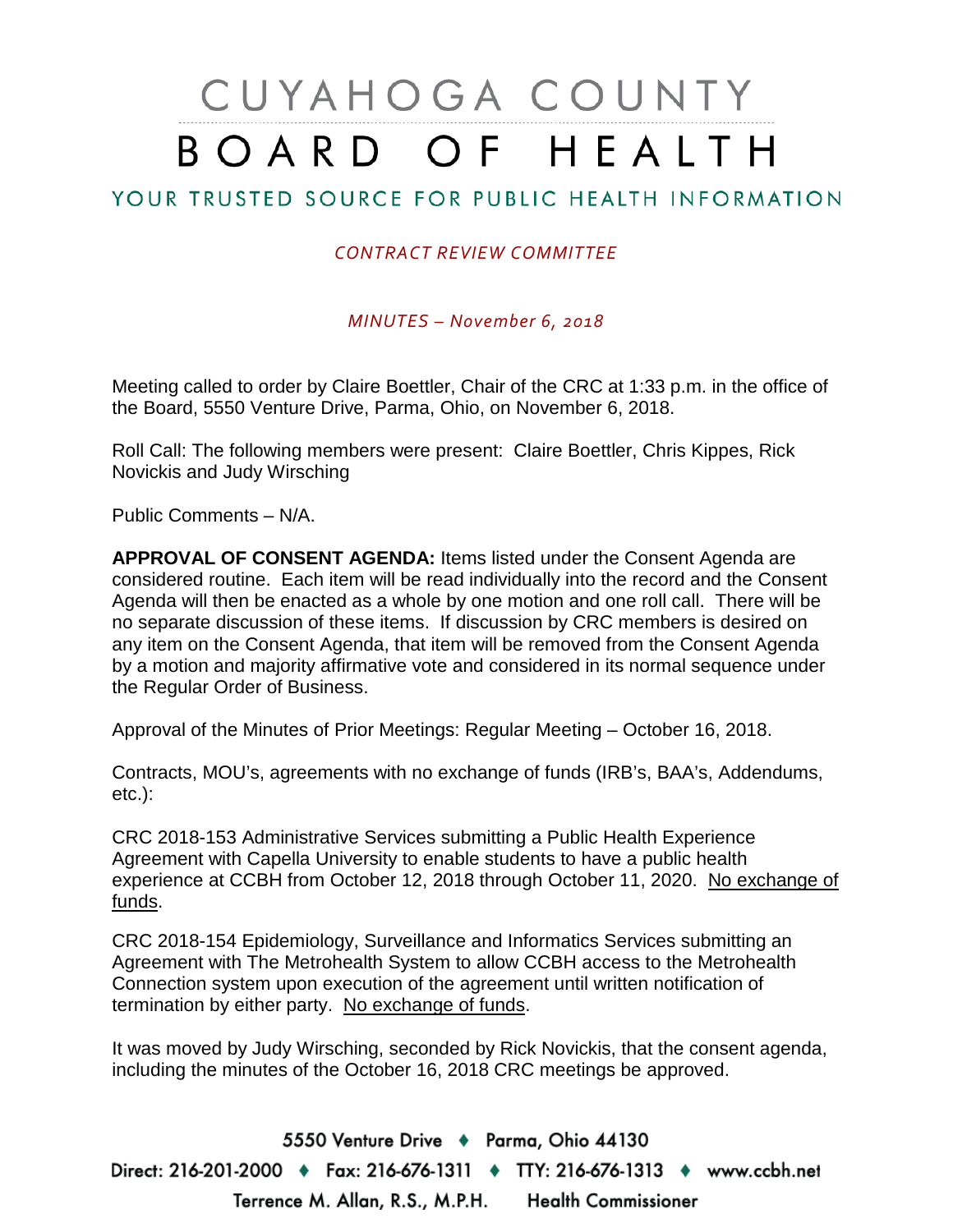The Secretary called the roll:

Ayes: Claire Boettler, Chris Kippes, Rick Novickis and Judy Wirsching

## **CONTRACTS AND AWARDS:**

Tabled Items

CRC 2018-99 16002 W. 130<sup>th</sup> St. Strongsville, Ohio 44136

No action at this time.

CRC 2018-100 7208 Broadview Rd. Parma, Ohio 44134

No action at this time.

CRC 2018-123 7454 Bronson Rd. Olmsted Township, Ohio 44138

No action at this time.

CRC 2018-137 16006 W. 130<sup>th</sup> St. Strongsville, Ohio 44136

No action at this time.

CRC 2018-142 Epidemiology, Surveillance and Informatics Services submitting an agreement with the Association of Ohio Health Commissioners (AOHC) to secure an emergency preparedness consultant from July 1, 2018 to June 30, 2019. Amount to be paid to AOHC is not to exceed \$5,500.00.

Purpose: To allow AOHC to secure an emergency preparedness consultant on behalf of CCBH to serve as a liaison for emergency preparedness planning functions as outlined by the BTeam.

Funding Source: 100% reimbursable through the FY2019 PHEP grant

No action at this time.

5550 Venture Drive + Parma, Ohio 44130 Direct: 216-201-2000 ♦ Fax: 216-676-1311 ♦ TTY: 216-676-1313 ♦ www.ccbh.net Terrence M. Allan, R.S., M.P.H. Health Commissioner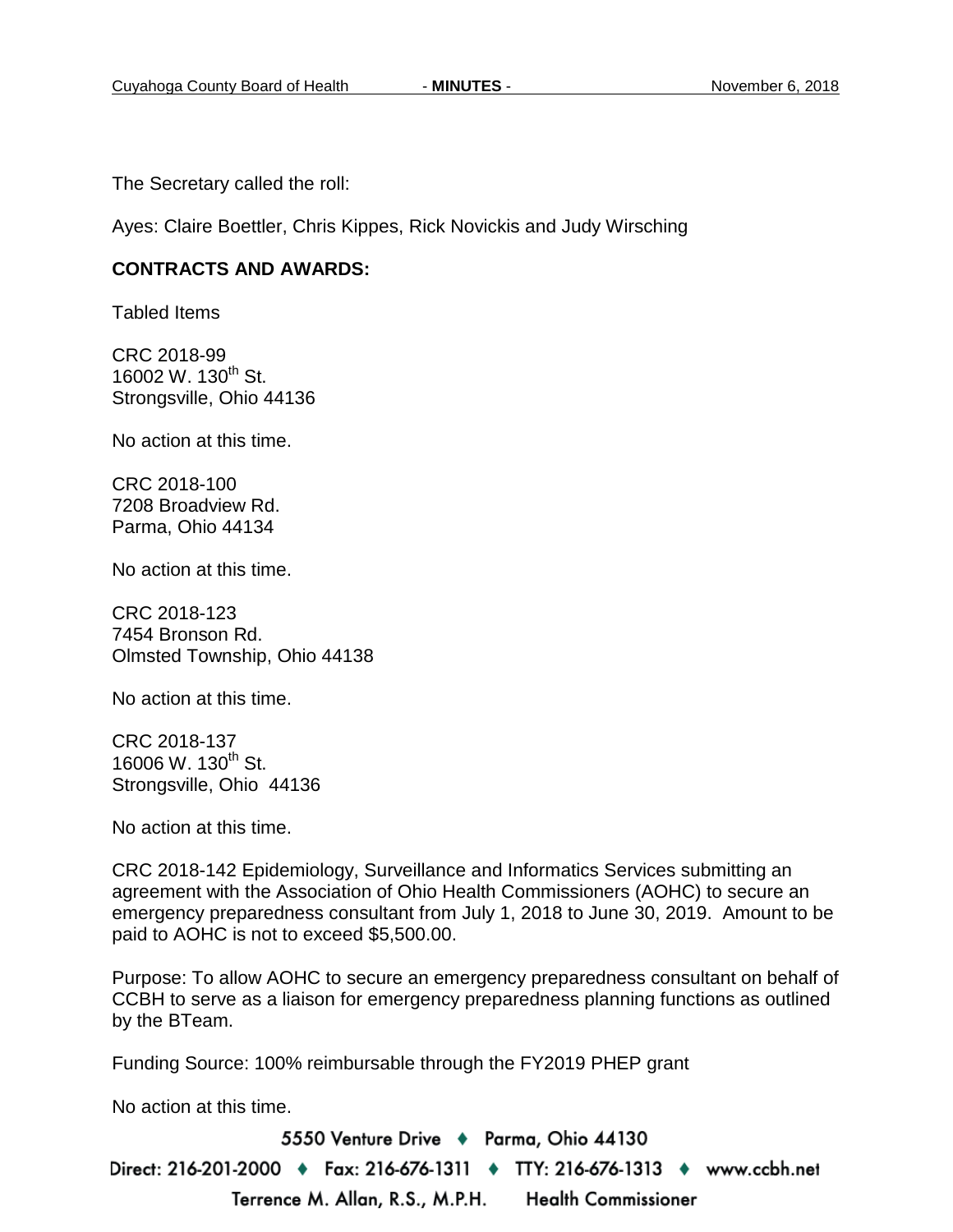CRC 2018-148 7536 Stearns Rd. Olmsted Township, Ohio 44138

No action at this time.

CRC 2018-149 4919 Brainard Rd. Orange Village, Ohio 44022

No action at this time.

New Items For Review

Bid/Quote Openings ≥ \$25,000.00

None

Bid/Quote Openings < \$25,000.00

None

Expenditures: Contracts up to \$25,000.00

It was moved by Chris Kippes, seconded by Judy Wirsching that the contract (CRC 2018-155) with Sharps Compliance, Inc. from January 1, 2019 through December 31, 2021 in the amount of \$3,280.00 be approved.

Presented by: Andrew Heffron

Purpose: To provide medical waste and medication disposal services.

Funding Source: 100% funded through CCBH General Revenue.

The Secretary called the roll:

Ayes: Claire Boettler, Chris Kippes, Rick Novickis and Judy Wirsching

It was moved by Judy Wirsching, seconded by Rick Novickis that the addendum (CRC 2018-156) to the contract with Alyssa Wagner-Sherer (CRC 2018-47 & 2018-91 & 2018- 132) under the 2018/2019 Women in Recovery (WIRe) to increase the amount paid to Alyssa Wagner-Sherer from \$10,000.00 to \$12,337.00 be approved.

Presented by: Andrew Heffron

5550 Venture Drive + Parma, Ohio 44130 Direct: 216-201-2000 ♦ Fax: 216-676-1311 ♦ TTY: 216-676-1313 ♦ www.ccbh.net Terrence M. Allan, R.S., M.P.H. **Health Commissioner**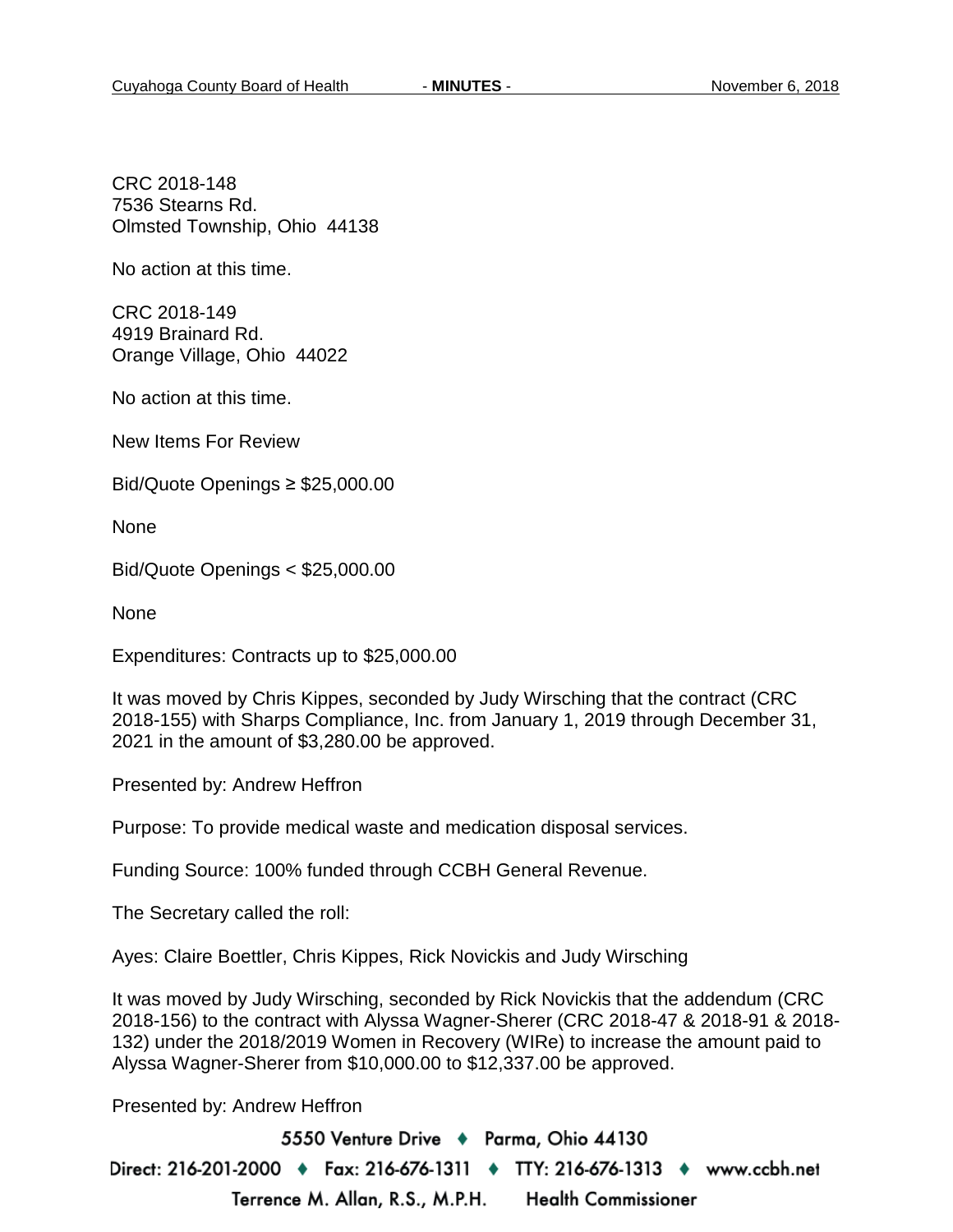Purpose: To serve as the Certified Nurse Practitioner for the Cuyahoga County Board of Health Family Planning Clinic.

Funding Source: 100% reimbursable through FY19 WIRe grant.

The Secretary called the roll:

Ayes: Claire Boettler, Chris Kippes, Rick Novickis and Judy Wirsching

It was moved by Rick Novickis, seconded by Chris Kippes that the contract (CRC 2018- 157) with Compass Consulting Services, LLC from October 3, 2018 through March 31, 2019in the amount of \$6,000.00 be approved.

Presented by: Najeebah Shine

Purpose: For planning and technical services for the development of an Equity, Diversity, and Inclusion (EDI) Curriculum for CCBH staff.

Funding Source: 100% funded through General Revenue.

The Secretary called the roll:

Ayes: Claire Boettler, Chris Kippes, Rick Novickis and Judy Wirsching

It was moved by Chris Kippes, seconded by Claire Boettler that the letter proposal (CRC 2018-158) with Weston Hurd LLP Attorneys at Law for outside counsel services be approved. Weston Hurd LLP Attorneys at Law will be reimbursed for services at the following rates: \$275.00 per hour for partner work and \$190.00 for associate work.

Presented by: Rebecca Burke on behalf of Tom O'Donnell

Purpose: For various Intellectual Property work related to CCBH Programs and Services.

Funding Source: 100% funded through General Revenue.

The Secretary called the roll:

Ayes: Claire Boettler, Chris Kippes, Rick Novickis and Judy Wirsching

Revenue Generating Agreements up to \$25,000.00

None

5550 Venture Drive + Parma, Ohio 44130

Direct: 216-201-2000 ♦ Fax: 216-676-1311 ♦ TTY: 216-676-1313 ♦ www.ccbh.net Terrence M. Allan, R.S., M.P.H. **Health Commissioner**